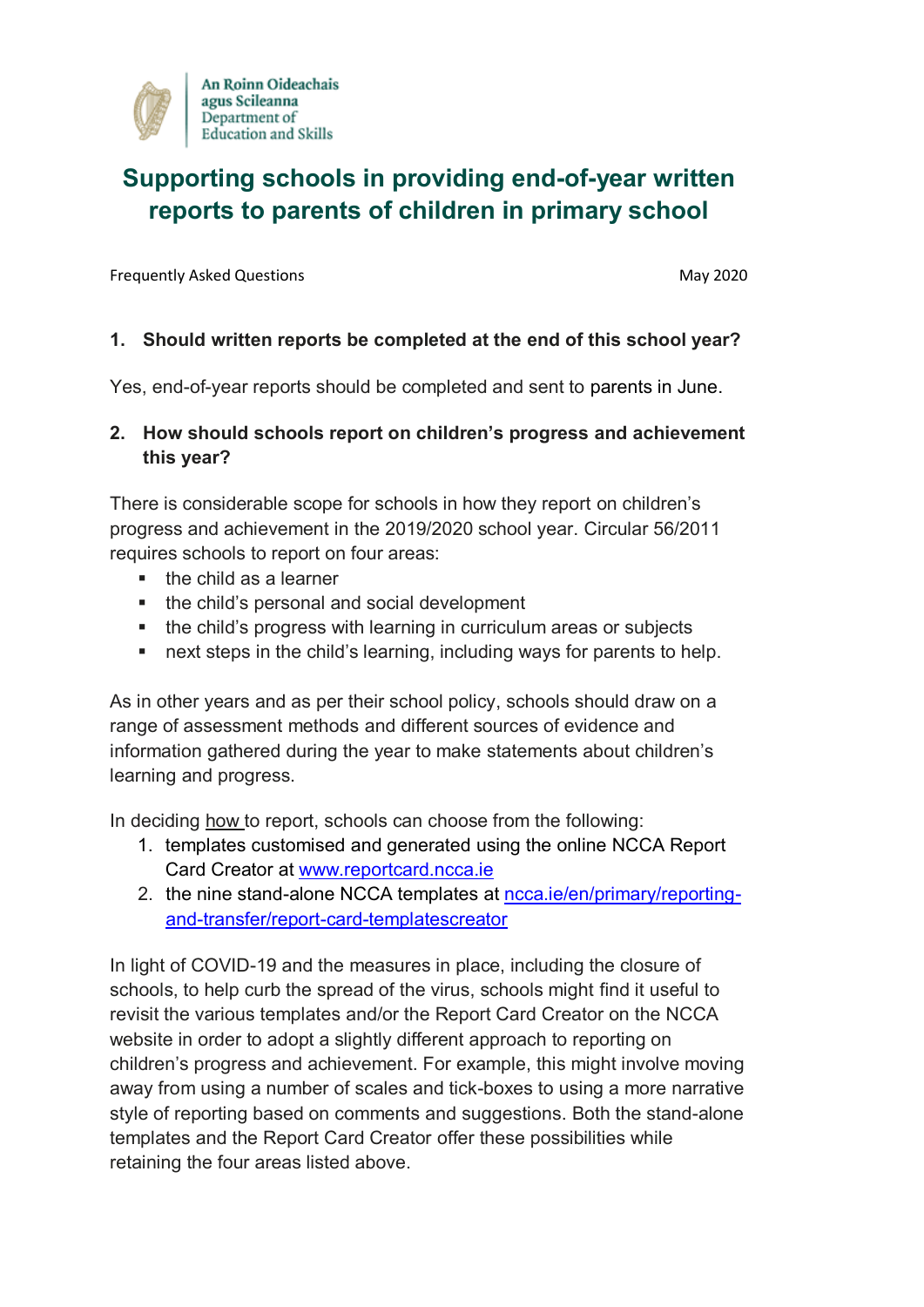### **3. How should schools report on children's learning progress during the school closure phase (March 13th to the end of the academic year)?**

While schools will likely rely on classroom-based assessments to report on children's learning progress in 2019/2020, reports should also consider the child's remote learning experiences. In doing so, schools could add a short narrative to their preferred report template to comment on the child's engagement during the school closure period, keeping their wellbeing at the heart of the communication. Suggested comments might acknowledge the efforts and creativity that children demonstrated, their positive attitude and engagement and/or make reference to some of the projects they shared or skills they demonstrated during the period. For varying reasons, some children may not have been in a position to engage with distance learning during this period. It is important that this is not reflected negatively in the report.

# **4. Our school uses the NCCA reporting templates and Report Card Creator to generate reports. Can we expect that changes will be made to these templates this year?**

As noted above, there are nine stand-alone reporting templates which schools can choose from as well as an online tool to create a customised template. Collectively, these provide a wide range of choices for how schools might report on children's progress in this school year. In light of this, no changes are planned for the templates or the online Report Card Creator.

As schools begin work on the end-of-year written reports for parents and given the unprecedented situation that exists for everyone this year, schools might consider the following.

- Where the template(s) in use was generated through the online Report Card Creator, the school might consider making some appropriate adjustments to it.
- Where the template(s) in use is one of the nine available on the NCCA website, the school might review the other template options and select an alternative template to use this year, for example, see [NCCA](https://ncca.ie/en/resources/reportcardt_3)  [reporting template 3](https://ncca.ie/en/resources/reportcardt_3) which uses comments.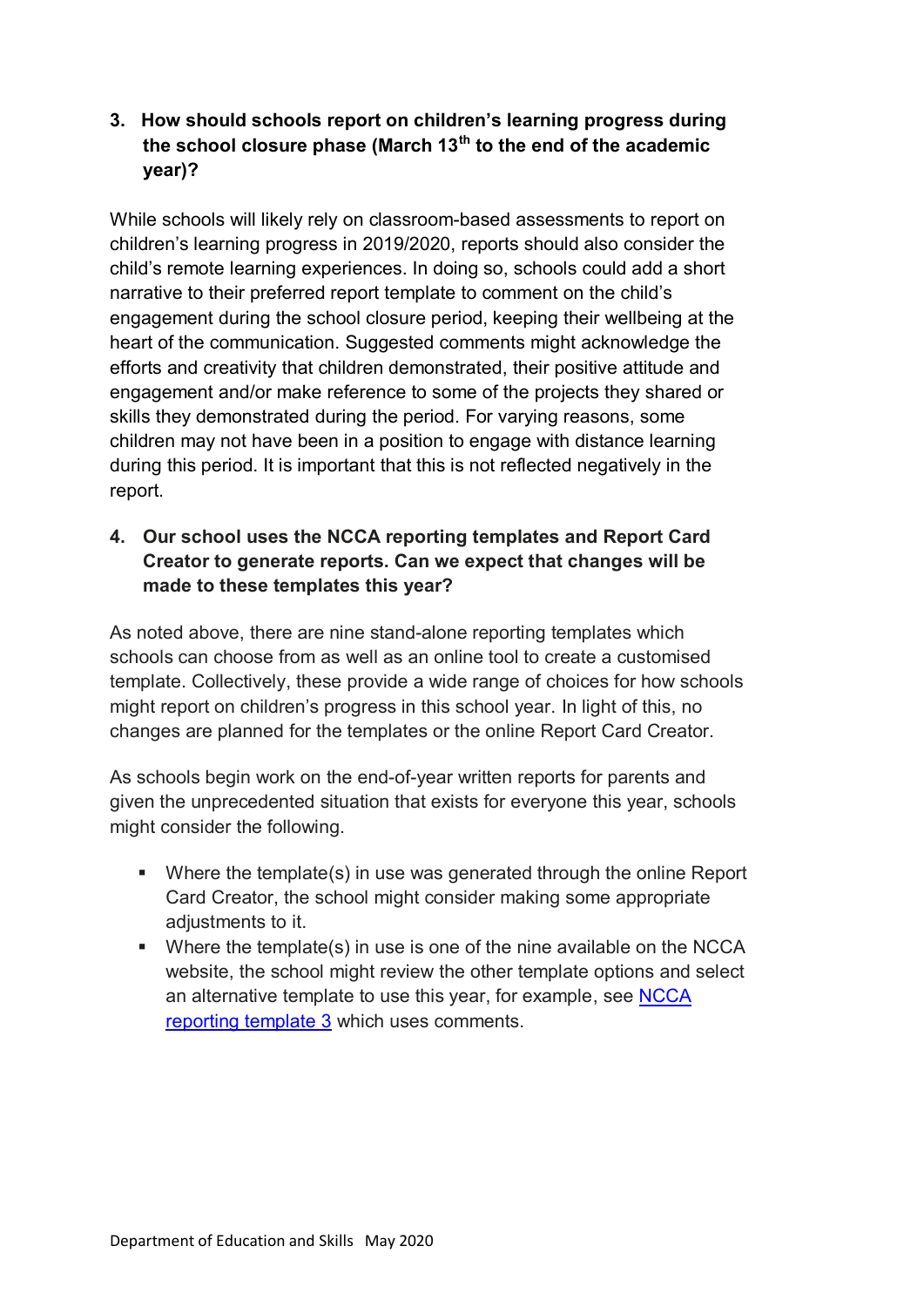#### **5. How should teachers report on standardised test scores in the endof-ear reports?**

The Department of Education and Skills confirmed on 27 April 2020 that standardised testing was cancelled for children in second, fourth and sixth classes in this school year. If schools decide to use a reporting template that references standardised testing, this section of the report can be left blank. Alternatively, schools could insert the text 'Standardised tests were not used in the summer term as advised by the Department of Education and Skills'.

In the case of children in sixth class, schools will use the sixth Class Report Card template which forms part of the Education Passport. This template includes space for results from standardised tests completed in second, fourth and sixth class. For the 2019/20 school year, standardised test scores for second, fourth and fifth class (where tests were administered) should be provided. This will provide the post-primary school with useful information about the trend in test performance over a period of time.

# **6. Should schools report the child's test scores from the 2018/2019 standardised testing period?**

There is no need for schools to report on test results from last year as these results will already have been reported to parents as part of the 2018/2019 end-of-year report.

# **7. In our school, standardised tests were administered to children in autumn 2019. Can or should these test results be reported to parents as part of the end-of-year progress report?**

It is good practice to report to parents on the progress of their children. If these test results are available, it is likely that they were already discussed at the parent/teacher meeting in the autumn/early spring. It is at the school principal's discretion in collaboration with teachers as to whether these results are included in the written end-of-year report. If the results are included, the date of the test(s) should be clearly indicated to parents as their children's learning is likely to have progressed further since then.